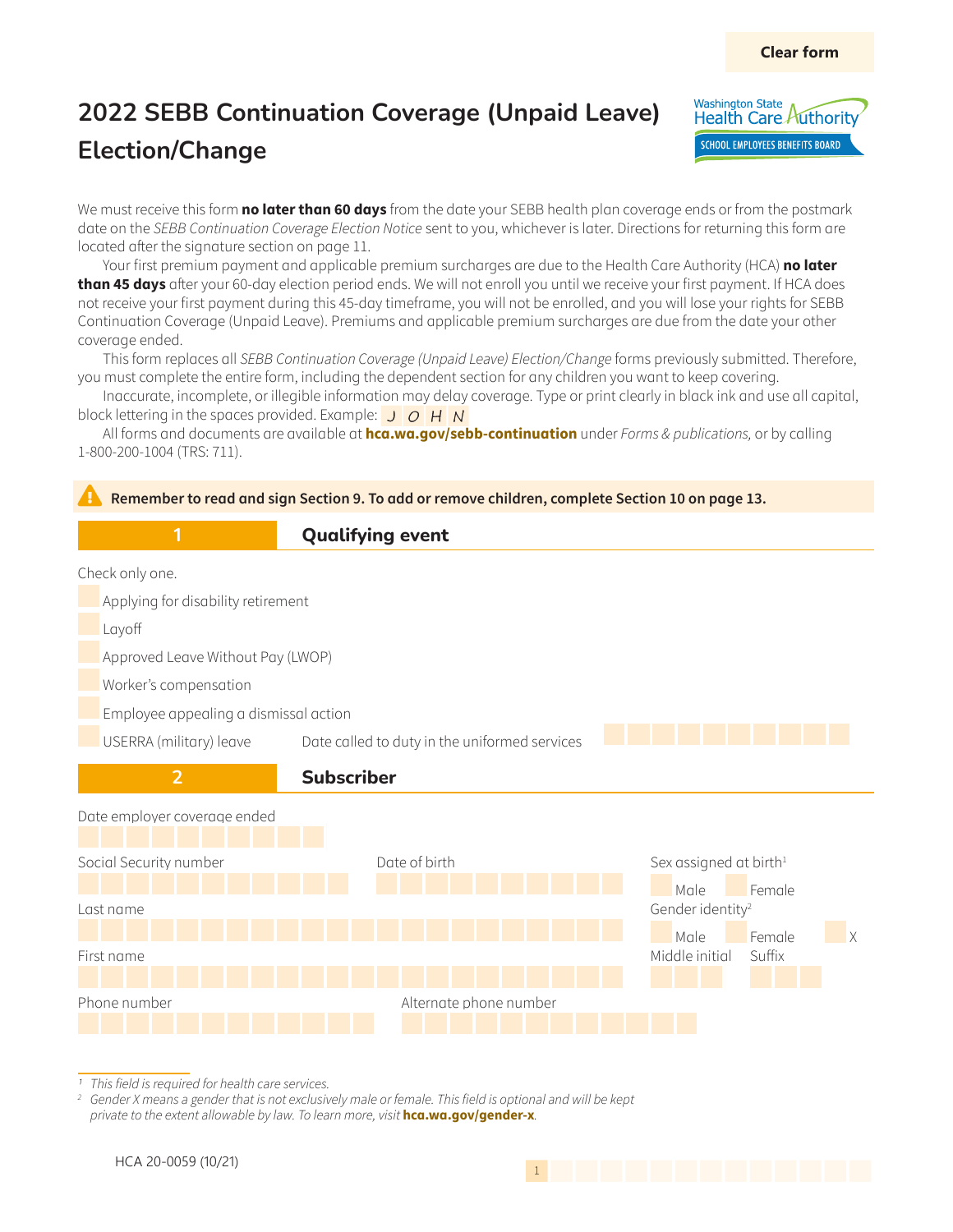

Are you or any eligible dependents already enrolled in SEBB insurance coverage under another account?



 $\overline{a}$  If you terminate all coverage, you will not be eligible to enroll again in SEBB Continuation Coverage unless you regain eligibility.

 $\sqrt{1}$  You may elect to continue coverage you were enrolled in on the day your SEBB health plan coverage ended. If you have life insurance and wish to port, convert, or terminate coverage, call MetLife at 1-833-854-9624.

Spending Arrangement (FSA) or Limited Purpose FSA and would like to continue it, call Navia Benefit Solutions at 1-800-669-3539 **no later than 60 days** after the mailing date on the SEBB Continuation Coverage Election Notice.

1422 | 1422 | 1422 | 1422 | 1422 | 1422 | 1422 | 1422 | 1422 | 1422 | 1422 | 1422 | 1422 | 1422 | 1422 | 1422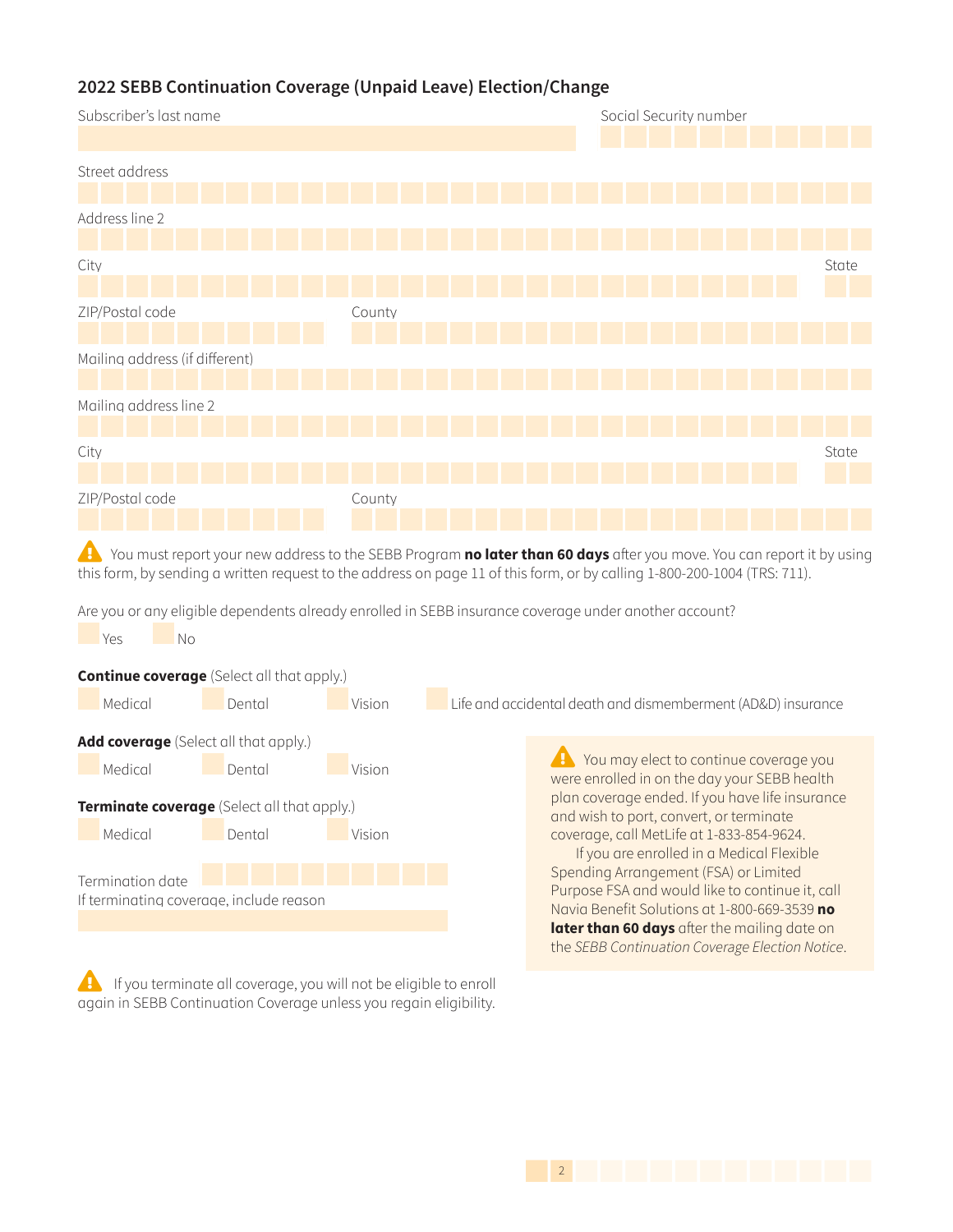### Subscriber's last name Social Security number

#### **Tobacco use premium surcharge**

Response required if you are enrolling in medical coverage. The SEBB Program requires a \$25-per-account tobacco use premium surcharge in addition to your monthly medical premium if you or a dependent (age 13 or older) enrolled on your SEBB medical coverage uses a tobacco product. Tobacco use is defined as any use of tobacco products within the past two months except for religious or ceremonial use.

If a provider finds that ending tobacco use or participating in your medical plan's tobacco cessation program will negatively affect your or your dependent's health, see more information in the SEBB Program Administrative Policy 91-1 at **[hca.wa.gov/sebb-rules](http://hca.wa.gov/sebb-rules)**.

If you check **Yes** or do not check any boxes below, you will be charged the \$25 premium surcharge. For instructions on how to respond, see the SEBB Premium Surcharge Attestation Help Sheet on HCA's website at **[hca.wa.gov/sebb-continuation](http://hca.wa.gov/sebb-continuation)** under Forms & publications. To change your attestation, use the SEBB Premium Surcharge Attestation Change form.

#### **Does the tobacco use premium surcharge apply to you?** Check one:

**Yes**, I am subject to the \$25 premium surcharge. I have used tobacco products in the past two months. If this is a change to a previous attestation, submit the SEBB Premium Surcharge Attestation Change form.

**No**, I am not subject to the \$25 premium surcharge. I have not used tobacco products in the past two months, or I have enrolled in or accessed one of the tobacco cessation resources noted in the SEBB Premium Surcharge Attestation Help Sheet*.*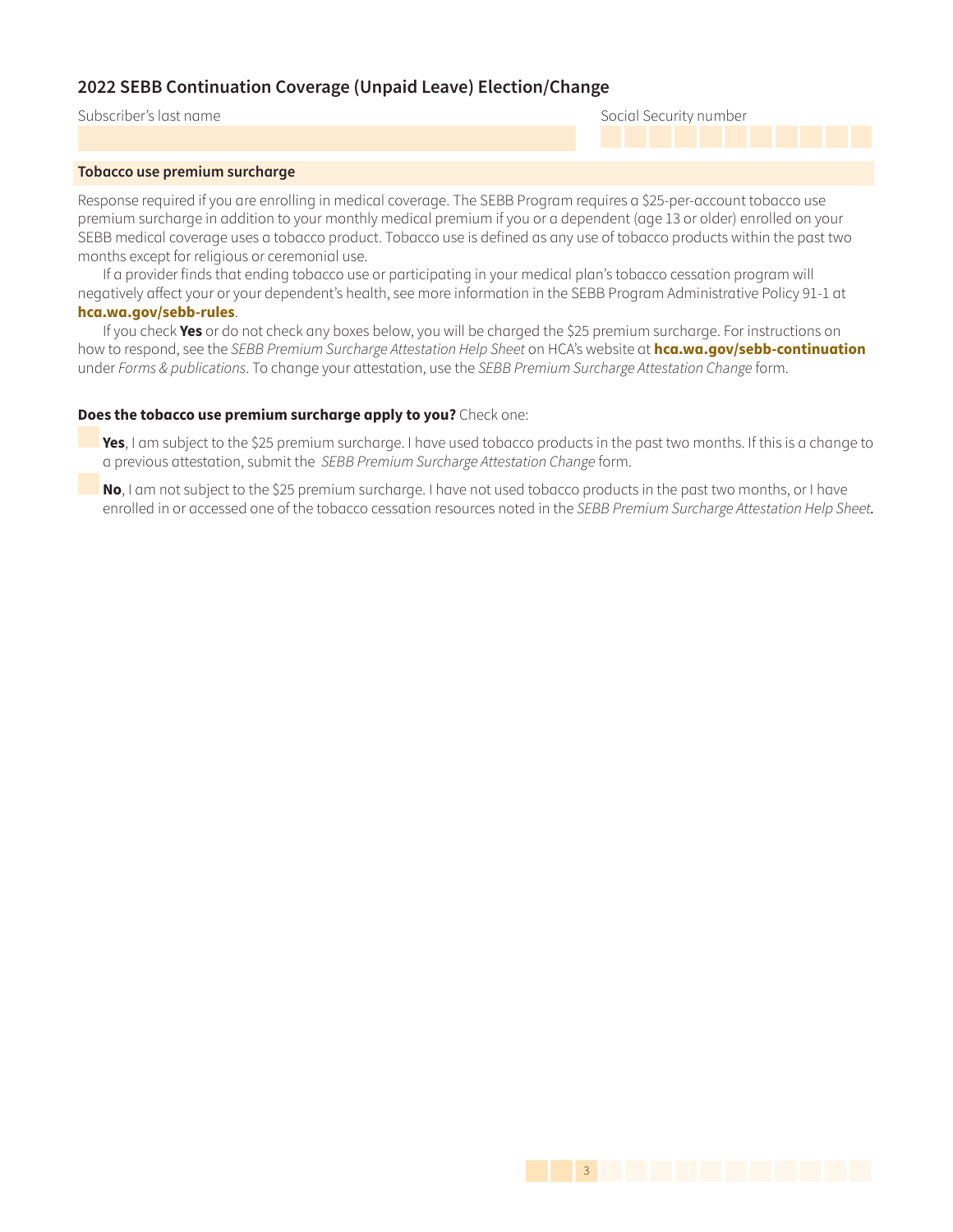

purposes under IRC Section 152, as modified by IRC Section 105(b). You must also provide proof of their eligibility within SEBB Program enrollment timelines, or they will not be enrolled. Timelines and a list of acceptable documents to prove eligibility are available on HCA's website at **[hca.wa.gov/sebb-continuation](http://hca.wa.gov/sebb-continuation)**.



144 | 144 | 144 | 145 | 146 | 147 | 148 | 149 | 149 | 149 | 149 | 149 | 149 | 149 | 149 | 149 | 149 | 149 | 14

*1* This field is required for health care services.

*2* Gender X means a gender that is not exclusively male or female. This field is optional and will be kept private to the extent allowable by law. To learn more, visit **hca.wa.gov/gender-x**.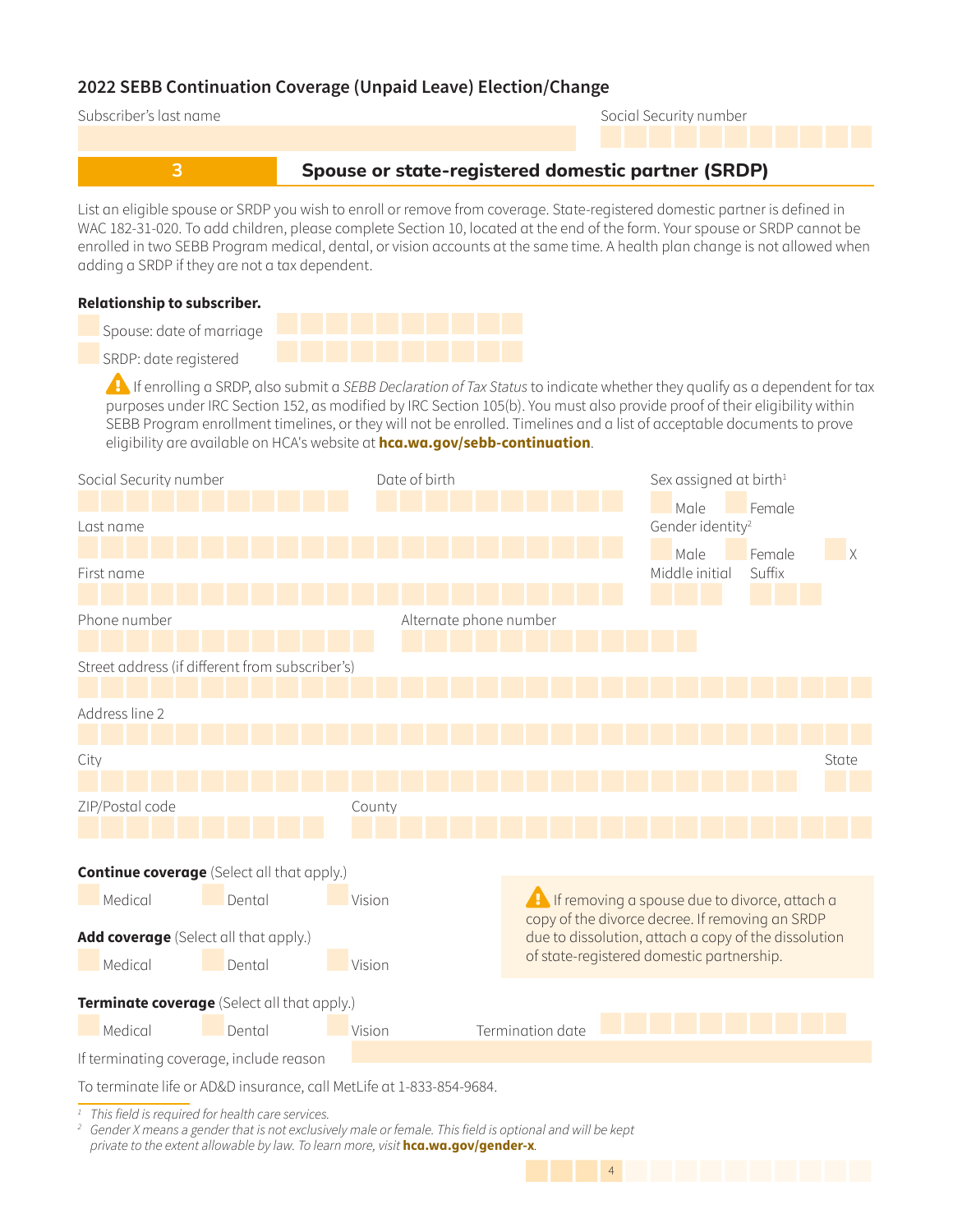Subscriber's last name Social Security number

#### **Tobacco use premium surcharge**

Response required if you are enrolling your spouse or SRDP in medical coverage. If you check **Yes** or do not check any boxes below, you will be charged the \$25-per-account tobacco use premium surcharge. For instructions on how to respond, see the SEBB Premium Surcharge Attestation Help Sheet at **[hca.wa.gov/sebb-continuation](http://hca.wa.gov/sebb-continuation)** under Forms & publications. To change your attestation, use the SEBB Premium Surcharge Attestation Change form.

### **Does the tobacco use premium surcharge apply to you?** Check one.

**Yes**, I am subject to the \$25 premium surcharge. This dependent has used tobacco products in the past two months. If this is a change to a previous attestation, submit the SEBB Premium Surcharge Attestation Change form.

**No**, I am not subject to the \$25 premium surcharge. This dependent has not used tobacco products in the past two months or has enrolled in or accessed one of the tobacco cessation resources noted in the SEBB Premium Surcharge Attestation Help Sheet.

#### **Spouse or state-registered domestic partner (SRDP) coverage premium surcharge**

Response required if you are enrolling your spouse or SRDP in medical coverage. The SEBB Program requires a \$50 premium surcharge in addition to your monthly medical premium if you enroll your spouse or SRDP in SEBB medical coverage, and they have elected not to enroll in another employer-based group medical coverage that is comparable to the Public Employees Benefits Board (PEBB) Program Uniform Medical Plan (UMP) Classic. See the SEBB Premium Surcharge Attestation Help Sheet for instructions on how to respond. If you check **Yes** or do not check any boxes below, you will be charged the \$50 premium surcharge.

### **Does the spouse or SRDP coverage surcharge apply to you?** Check one:

**Yes**, I am subject to the \$50 premium surcharge. I used the SEBB Premium Surcharge Attestation Help Sheet and completed the SEBB Spousal Plan Calculator.

**No**, I am not subject to the \$50 premium surcharge. I used the SEBB Premium Surcharge Attestation Help Sheet and, if needed, completed the SEBB Spousal Plan Calculator. Which questions on the SEBB Premium Surcharge Attestation Help Sheet did you check **No**? Check all that apply. Question 1 is not applicable.

Question 2 Question 3 Question 4 Question 5 Question 6

SEBB Program to help determine if premium surcharge applies. I used the SEBB Premium Surcharge Attestation Help Sheet and am submitting a printed SEBB Spousal Plan Calculator. The SEBB Program will use these to help determine whether my spouse's or state-registered domestic partner's employer-based group medical is comparable to the PEBB UMP Classic plan and whether I am subject to this premium surcharge.

The SEBB Premium Surcharge Attestation Help Sheet and SEBB Spousal Plan Calculator are available at **[hca.wa.gov/sebb-continuation](http://hca.wa.gov/sebb-continuation)** under Forms & publications.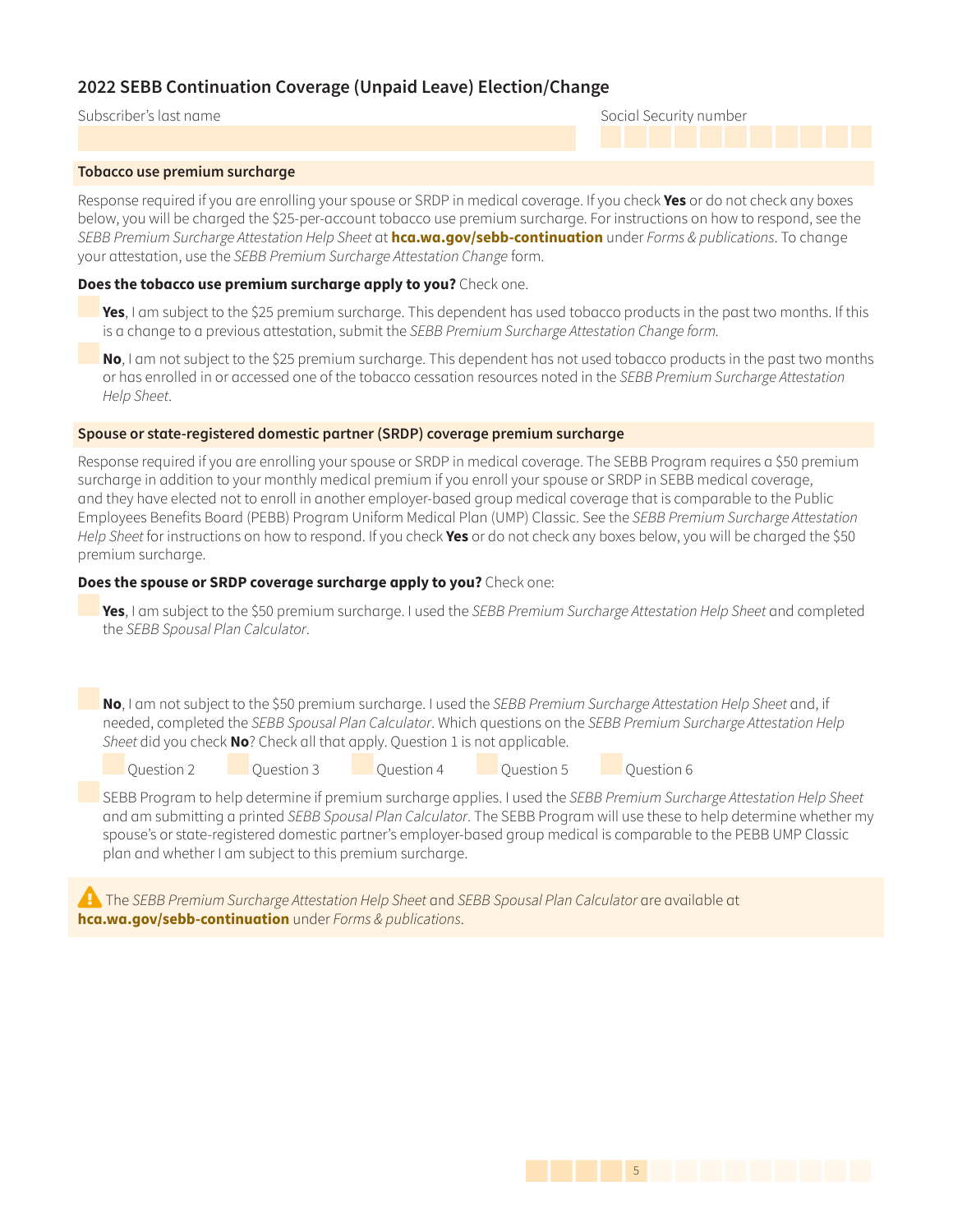| Subscriber's last name                                                                                                                                                                                                                                                                                                                                                                                                                                |                                                                |  | Social Security number |  |  |  |  |
|-------------------------------------------------------------------------------------------------------------------------------------------------------------------------------------------------------------------------------------------------------------------------------------------------------------------------------------------------------------------------------------------------------------------------------------------------------|----------------------------------------------------------------|--|------------------------|--|--|--|--|
|                                                                                                                                                                                                                                                                                                                                                                                                                                                       |                                                                |  |                        |  |  |  |  |
| $\overline{\mathbf{4}}$                                                                                                                                                                                                                                                                                                                                                                                                                               | <b>Changes to an existing account</b>                          |  |                        |  |  |  |  |
| Are you making changes to an existing account?                                                                                                                                                                                                                                                                                                                                                                                                        |                                                                |  |                        |  |  |  |  |
| <b>Yes</b><br>Date of event/change:<br>If no, continue to Section 5.<br>N <sub>o</sub>                                                                                                                                                                                                                                                                                                                                                                | If yes, check all changes that apply in the sections below.    |  |                        |  |  |  |  |
| Changes you can make anytime                                                                                                                                                                                                                                                                                                                                                                                                                          |                                                                |  |                        |  |  |  |  |
| Name change                                                                                                                                                                                                                                                                                                                                                                                                                                           |                                                                |  |                        |  |  |  |  |
| Address change                                                                                                                                                                                                                                                                                                                                                                                                                                        |                                                                |  |                        |  |  |  |  |
|                                                                                                                                                                                                                                                                                                                                                                                                                                                       | Terminate medical coverage for you or your enrolled dependents |  |                        |  |  |  |  |
| Terminate dental coverage for you or your enrolled dependents                                                                                                                                                                                                                                                                                                                                                                                         |                                                                |  |                        |  |  |  |  |
|                                                                                                                                                                                                                                                                                                                                                                                                                                                       | Terminate vision coverage for you or your enrolled dependents  |  |                        |  |  |  |  |
| Remove dependents from coverage. If removal is due to loss of eligibility (divorce, annulment, dissolution, or other<br>qualifying event of a dependent ceasing to be eligible as a child), the SEBB Program must receive this form and proof of<br>the event no later than 60 days after the date the last day of the month the dependent loses eligibility for health plan<br>coverage. If applicable, provide your former dependent's new address: |                                                                |  |                        |  |  |  |  |
| Street address                                                                                                                                                                                                                                                                                                                                                                                                                                        |                                                                |  |                        |  |  |  |  |
| Address line 2                                                                                                                                                                                                                                                                                                                                                                                                                                        |                                                                |  |                        |  |  |  |  |
| City                                                                                                                                                                                                                                                                                                                                                                                                                                                  |                                                                |  | State                  |  |  |  |  |
| ZIP/Postal code                                                                                                                                                                                                                                                                                                                                                                                                                                       |                                                                |  |                        |  |  |  |  |

To terminate life and accidental death and dismemberment (AD&D) insurance, call MetLife at 1-833-854-9684.

### **Changes you can make during annual open enrollment**

All changes become effective January 1 of the following year. Check the box next to the change requested.

Add dependents

Remove dependents

- Add or change medical plan
- Add or change dental plan
- Add or change vision plan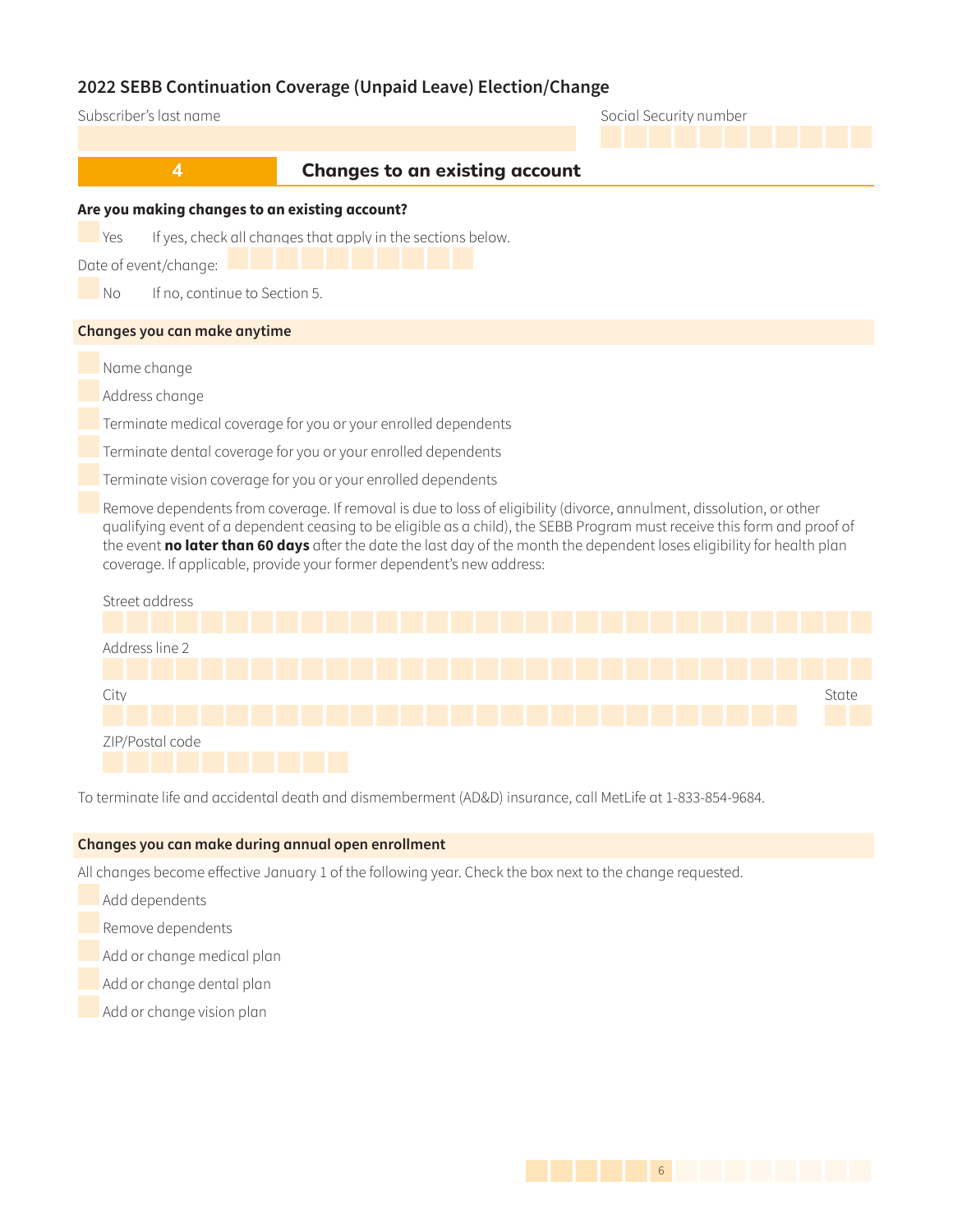Subscriber's last name Social Security number

### **Changes you can make if an event creates a special open enrollment (SOE)**

The SEBB Program only allows changes outside of the annual open enrollment when an event creates an SOE. The SEBB Program must receive this form and proof of the event **no later than 60 days** after the event occurs. In most cases, the enrollment or change will be effective the first day of the month after the event date or the date the form is received, whichever is later.

To enroll a newborn or a child whom you, the subscriber, have adopted (or have assumed a legal responsibility for support ahead of adoption), notify the SEBB Program by submitting the required forms as soon as possible. Doing so ensures timely payment of claims. If adding the child increases the premium, we must receive the required forms **no later than 60 day**s after the date of the birth, adoption, or the date the legal responsibility is assumed ahead of adoption.

Check the box next to the matching events below.

### **The following events allow a subscriber to add dependents, change medical plan, dental plan, or vision plan:**

 Subscriber or dependent loses other coverage under a group health plan or through health insurance coverage, as defined by the Health Insurance Portability and Accountability Act (HIPAA).

 Subscriber has a change in employment status that affects the subscriber's eligibility for their employer contribution under their employer-based group health plan.

 Subscriber's dependent has a change in their own employment status that affects the dependent's eligibility for their employer contribution under their employer-based group health plan.

 A court order requires the subscriber or any other individual to provide insurance coverage for an eligible dependent of the subscriber.

 Subscriber or dependent enrolls in or loses eligibility for coverage under Medicaid or a state Children's Health Insurance Program (CHIP).

 Subscriber or dependent becomes eligible for a state premium assistance subsidy for SEBB health plan coverage from Medicaid or CHIP.

Subscriber or dependent enrolls in or loses eligibility for coverage under Medicare.

Child becomes eligible as an extended dependent through legal custody or legal guardianship. Also submit an Extended Dependent Certification to indicate whether they qualify as a dependent for tax purposes under IRC Section 152, as modified by IRC Section 105(b) available at **[hca.wa.gov/sebb-continuation](http://hca.wa.gov/sebb-continuation)**.

 Marriage, registering a state-registered domestic partnership as defined by Washington Administrative Code (WAC) 182-31-140, birth, adoption, or assuming a legal obligation for total or partial support in anticipation of adoption. You must also submit a Declaration of Tax Status if adding a SRDP or their child to indicate whether the dependent qualifies as a dependent for tax purposes under IRC Section 152, as modified by IRC Section 105(b). A health plan change is not allowed when adding a SRDP or their child if they are not a tax dependent.

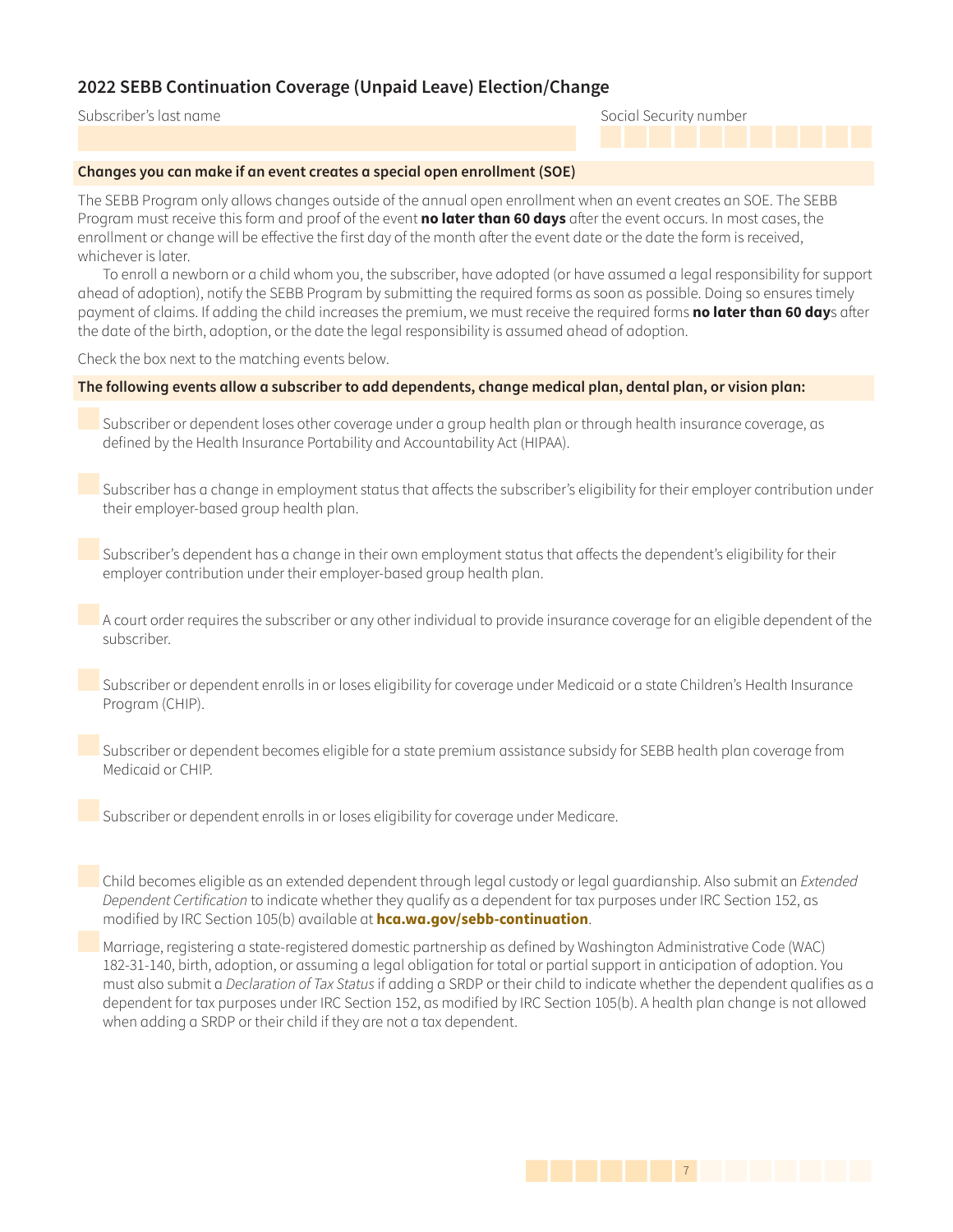### Subscriber's last name Social Security number

#### **The following events allow a subscriber to add dependents:**

 Subscriber or dependent has a change in enrollment under another employer-based group health plan during its annual open enrollment that does not align with the SEBB Program's annual open enrollment.

 Subscriber's dependent has a change in residence from another country to within the United States, or from within the U.S. to another country, and that change resulted in the dependent losing their health insurance.

#### **The following events allow a subscriber to change medical plan, dental plan, or vision plans:**

Subscriber or dependent has a change in residence that affects health plan availability.

 Subscriber or dependent's current health plan becomes unavailable because the subscriber or enrolled dependent is no longer eligible for a health savings account.

 Subscriber or dependent experiences a disruption of care for active and ongoing treatment that could function as a reduction in benefits for the subscriber or their dependent (requires approval by the SEBB Program).

 Subscriber has a change in employment from a SEBB organization to a school district that results in the subscriber having different medical plans available.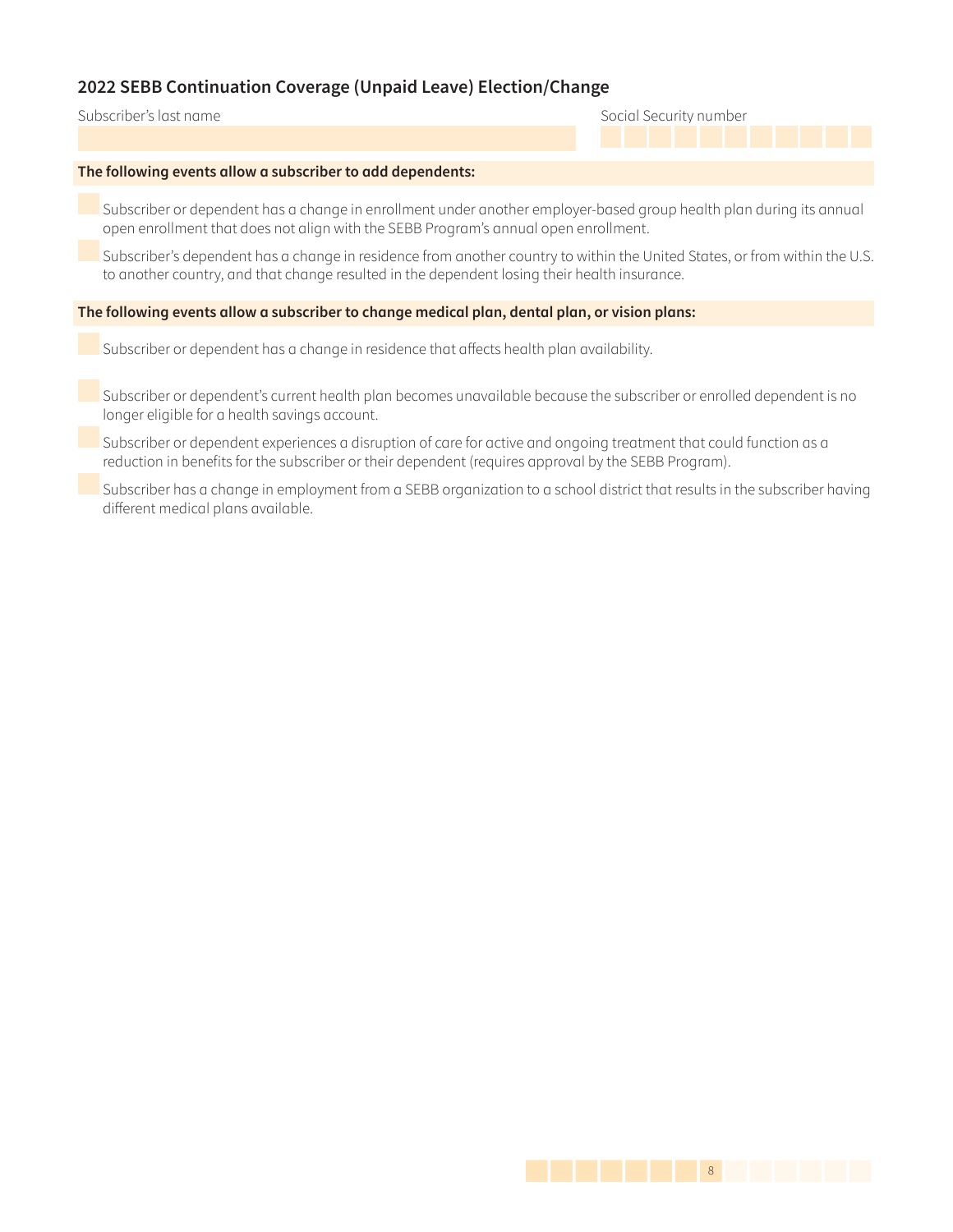### Subscriber's last name Social Security number

### **5 1 Medical plan selection**

Call the medical plans you are interested in to make sure your provider is in the network and for benefits information. Their contact information is on page 12 of this form.

Choose one medical plan.

**Kaiser Foundation Health Plan of the Northwest<sup>1</sup>** 

Kaiser Permanente NW 1

Kaiser Permanente NW 2

Kaiser Permanente NW 3

### **Kaiser Foundation Health Plan of Washington**

Kaiser Permanente WA Core 1

Kaiser Permanente WA Core 2

Kaiser Permanente WA Core 3

Kaiser Permanente WA SoundChoice<sup>2</sup>

### **Kaiser Foundation Health Plan of Washington Options, Inc.**

Kaiser Permanente WA Options Access PPO 1

Kaiser Permanente WA Options Access PPO 2

Kaiser Permanente WA Options Access PPO 3

### **Premera Blue Cross**

Premera High PPO

Premera Peak Care EPO

Premera Standard PPO

### **Uniform Medical Plan (UMP), administered by Regence BlueShield**

UMP Achieve 1

UMP Achieve 2

UMP High Deductible

UMP Plus–Puget Sound High Value Network

UMP Plus–UW Medicine Accountable Care Network

These plans have specific service areas. All SEBB Continuation Coverage (Unpaid Leave) subscribers will be offered a selection of plans based on their county where they live or work. See HCA's website at **[hca.wa.gov/sebb-continuation](http://hca.wa.gov/sebb-continuation)** for plans available. If you move out of the medical plan's service area,

you may need to change plans. You must report your new address to the SEBB Program **no later than 60 days** after you move using this form, by sending a written request to the address listed on page 11 or by calling 1-800-200-1004 (TRS: 711).

- <sup>1</sup> Kaiser Foundation Health Plan of the Northwest offers plans in Clark and Cowlitz counties in Washington and select counties in Oregon.
- 2 Not all Kaiser Permanente contracted providers in Spokane County are in the SoundChoice network. Please make sure your provider is in-network before you visit.

1499 | 1499 | 1499 | 1499 | 1499 | 1499 | 1499 | 1499 | 1499 | 1499 | 1499 | 1499 | 1499 | 1499 | 1499 | 1499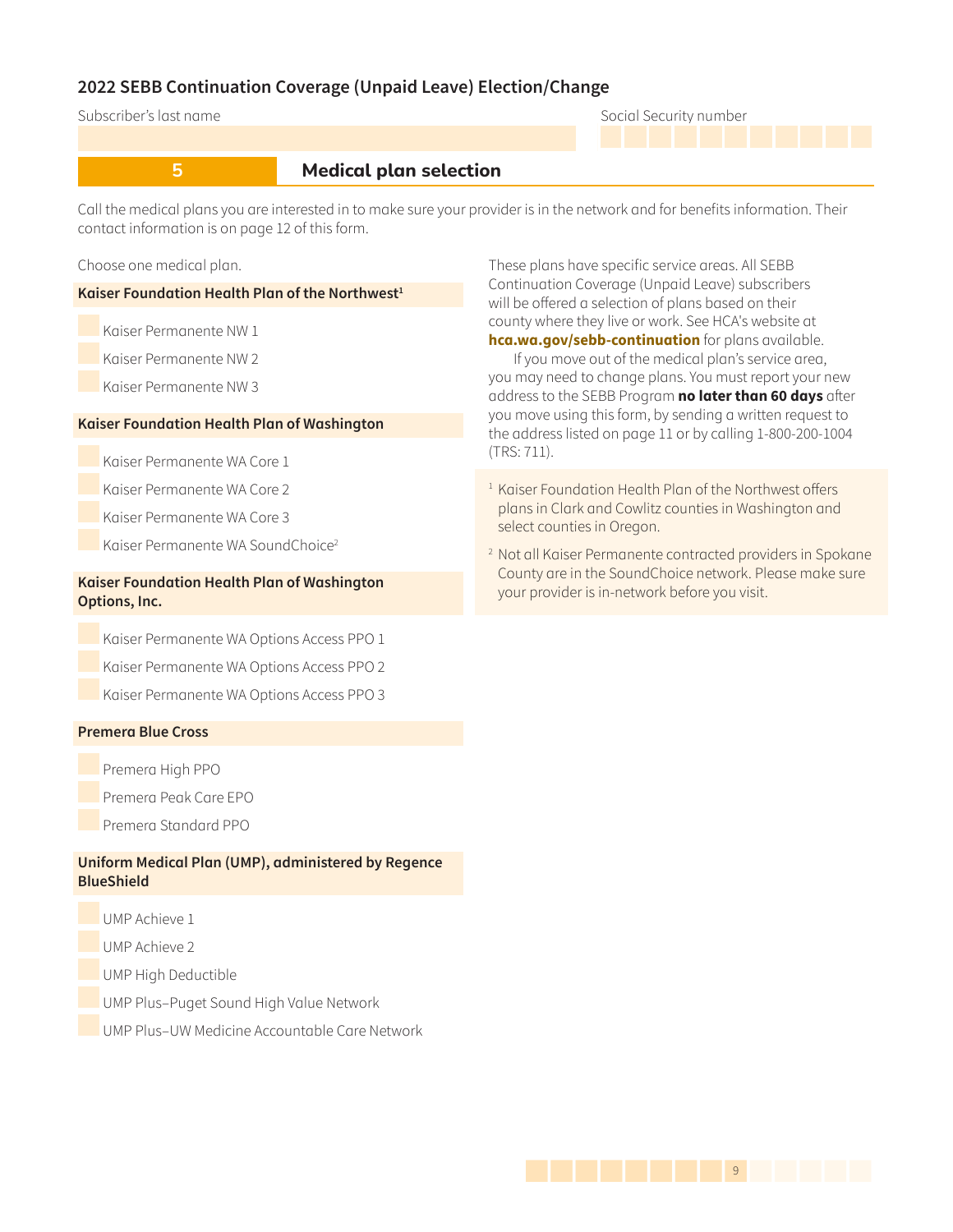```
Subscriber's last name Social Security number
```
### **6** *Dental plan selection*

Choose one dental plan in this section. Before you enroll, make sure the provider you want to use accepts the specific plan and group you choose. Plan contact information is on page 12.

### **Preferred Provider Organization (PPO)**

**Uniform Dental Plan** (Group #09600), administered by Delta Dental of Washington You can choose any dental provider and change providers at any time. Your out-of-pocket costs will be less if you use a preferred provider.

### **Managed-care plans (limited network)**

**DeltaCare** (Group #09601), administered by Delta Dental of Washington. You must select a primary care dentist in the DeltaCare network.

**Willamette Dental Group of Washington** (Group WA 733), administered by Willamette Dental of Washington, Inc. You must select and receive care from a primary care dentist in the Willamette Dental Group network.

### **7** *Nision plan selection*

Choose one vision plan in this section. Before you enroll, make sure the provider you want to use accepts the specific plan you choose.

**Davis Vision**, underwritten by HM Life Insurance Company

**EyeMed Vision Care**, underwritten by Fidelity Security Life Insurance Company

**MetLife Vision**, underwritten by Metropolitan Life Insurance Company

## **8 1 Life and accidental death and dismemberment (AD&D) insurance**

**Yes**, I wish to continue the life and AD&D insurance I had as an employee. I understand I will need to pay MetLife directly for basic life insurance and basic AD&D insurance, in addition to any supplemental life and supplemental AD&D insurance I have while on SEBB Continuation Coverage (Unpaid Leave). If you wish to decrease your life and/or AD&D insurance amounts while on SEBB Continuation Coverage (Unpaid Leave), please call MetLife at 1-833-854-9624.

**No**, I do not wish to continue the life and AD&D insurance I had as an employee. I understand that if I choose to elect supplemental life insurance when I return to work, I must reapply for supplemental life insurance and submit evidence of insurability to MetLife. I understand that MetLife must receive my MetLife Enrollment/Change Form through MetLife's MyBenefits portal at **[mybenefits.metlife.com/wasebb](https://online.metlife.com/edge/web/public/benefits/index?groupNumber=219743) no later than 31 days** from the date I regain eligibility.

Carrier contact information is on page 12.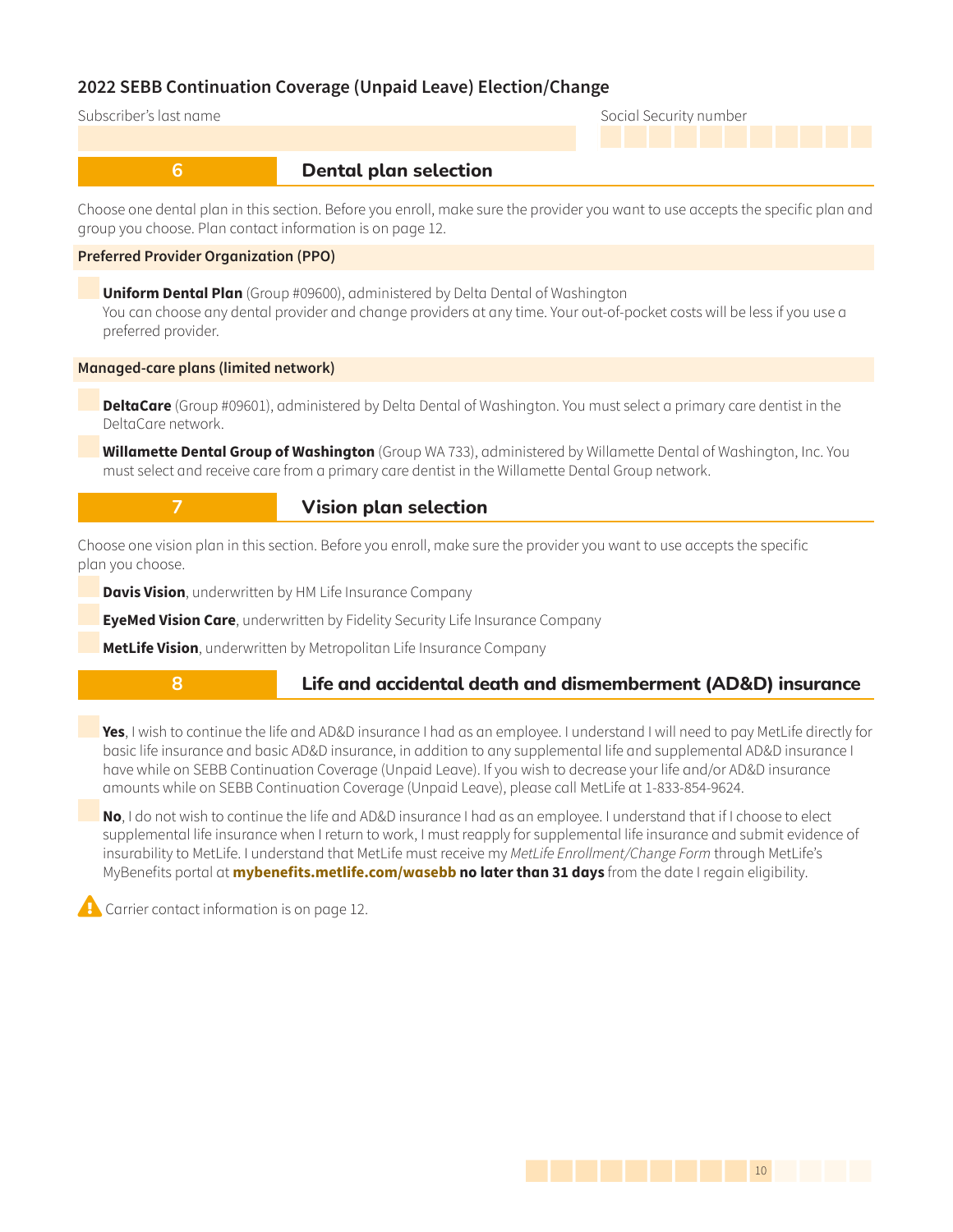Subscriber's last name Social Security number

**9 Signature** 

I have received and read the SEBB Continuation Coverage Election Notice, including any appendices. By submitting this form, I declare that the information I have provided is true, complete, and correct. If it isn't, or if I do not update this information within the timeline in the SEBB Program rules, to the extent permitted by federal and state laws, I must repay any claims paid by my health plans or premiums paid on my behalf. My dependents and I may also lose SEBB benefits as of the last day of the month we were eligible.

To the extent permitted by law, the SEBB Program may retroactively terminate coverage for me and my dependents if I intentionally misrepresent eligibility, or do not pay premiums when due. In addition, I understand that it is a crime to knowingly provide false, incomplete, or misleading information to an insurance company for the purpose of defrauding the company. Penalties include imprisonment, fines, and denial of SEBB benefits.

If I send payment, this does not mean that I will be automatically enrolled in SEBB insurance coverage. The SEBB Program will verify eligibility for me and my dependents. If we do not qualify, I will receive a refund. I understand I am responsible for paying any applicable tobacco use premium surcharge and spouse or stateregistered domestic partner (SRDP) coverage premium surcharge in addition to my monthly medical premium.

If I enroll in UMP High Deductible, I must meet health savings account (HSA) eligibility conditions. I understand that the SEBB Program will direct a portion of my monthly premium to an HSA on my behalf based on the information I have provided, and that there are limits to these contributions and my HSA contributions (if any) under federal tax law.

I understand that my enrollment and my dependents' enrollment are subject to me abiding by all applicable deadlines and SEBB Program rules and policies. Failure to comply with applicable deadlines and SEBB Program rules and policies may result in my benefits selection being rejected. This form replaces all SEBB Continuation Coverage (Unpaid Leave) Election/Change forms previously submitted to the SEBB Program.

#### Subscriber's signature Date of the Date of the Date of the Date of the Date of the Date of the Date of the Date of the Date of the Date of the Date of the Date of the Date of the Date of the Date of the Date of the Date of

Please sign, date, and keep a copy for your records.

### **Form return**

Submit form and documentation using one of the methods below:

#### **Mail to:**

Washington State Health Care Authority PO Box 42720 Olympia, WA 98504-2720

#### **Fax to:**

1-360-725-0771

### **If payment is enclosed, make it payable to Health Care Authority and mail to:**

Washington State Health Care Authority PO Box 42691 Olympia, WA 98504-2691

#### **Electronically submit:**

Send a secure online message to SEBB Customer Service by registering for an account at **[hca.wa.gov/fuze-questions](http://hca.wa.gov/fuze-questions)**. Sign and date any forms you attach to a secure message.

**Continue to Section 10 to add or remove dependents.** 

HCA is committed to providing equal access to our services. If you need an accommodation, or require documents in another format, call the SEBB Program at 1-800-200-1004 (TRS: 711).

HCA's Privacy notice: HCA will keep your information private as allowed by law. To see our Privacy Notice, go to HCA's website at **[hca.wa.gov/sebb-continuation](http://hca.wa.gov/sebb-continuation)**.

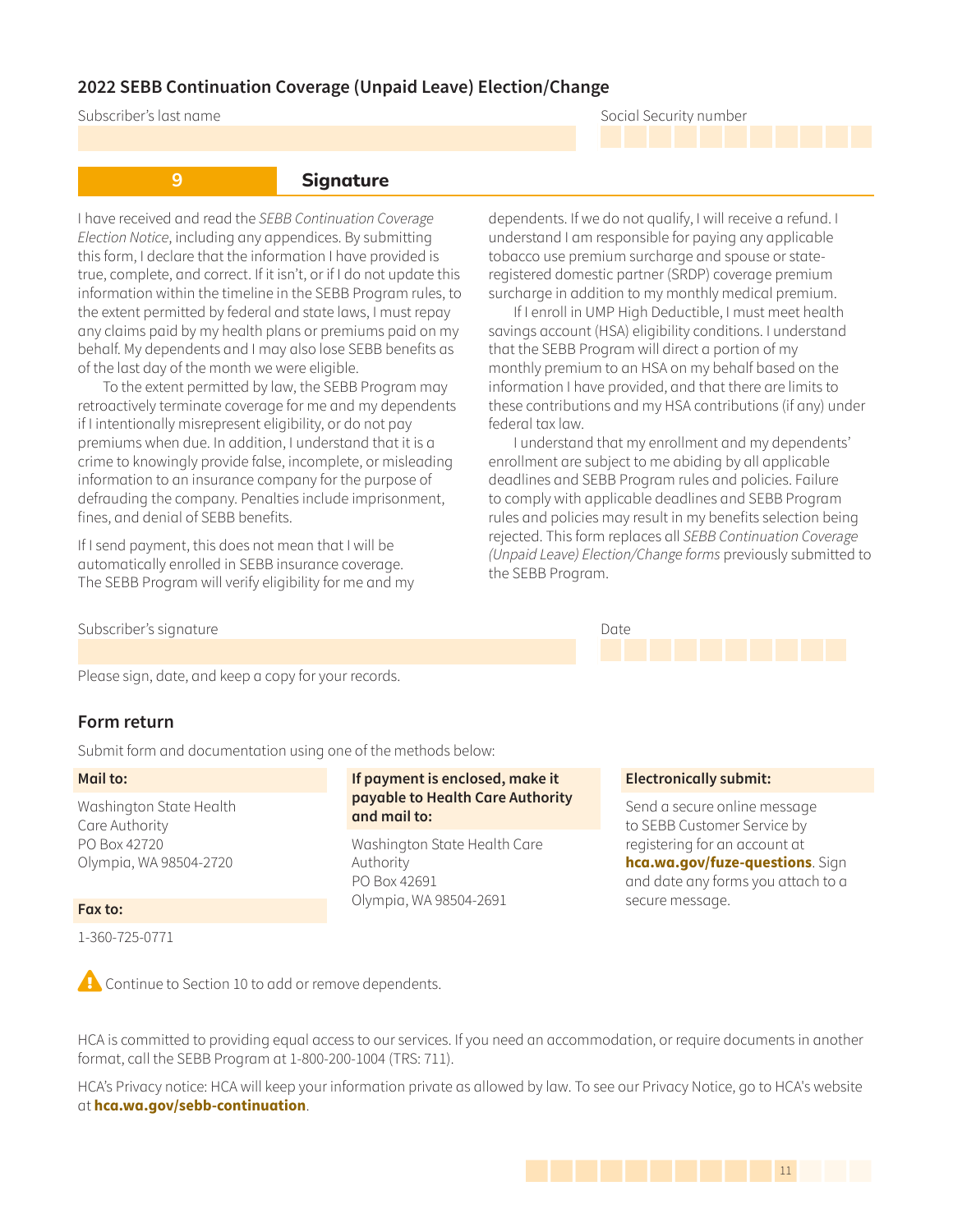Subscriber's last name Social Security number

### **2022 SEBB Program contractors**

 $\blacktriangle$  Do not send forms to the addresses below. This information is only for your reference.

#### **Medical contractors**

**Kaiser Foundation Health Plan of the Northwest**

500 NE Multnomah St., Suite 100 Portland, OR 97232-2099 1-800-813-2000 (TRS: 711)

### **Kaiser Foundation Health Plan of Washington**

1300 SW 27th Street Renton, WA 98057 1-888-901-4636 TTY: 1-800-833-6388

### **Kaiser Foundation Health Plan of Washington Options, Inc.**

1300 SW 27th Street Renton, WA 98057 1-888-901-4636 TTY: 1-800-833-6388

### **Premera Blue Cross**

PO Box 91059 Seattle, WA 98111-9159 1-800-807-7310 TTY: 1-800-842-5357 (TRS: 711)

#### **Uniform Medical Plan**, administered

by Regence BlueShield (for medical benefit questions) PO Box 2998 Tacoma, WA 98401 1-800-628-3481 (TRS: 711)

**Uniform Medical Plan**, administered by Washington State Rx Services (for prescription drug questions) PO Box 40168 Portland, OR 97240-0168 1-888-361-1611 (TRS: 711)

### **Dental contractors**

**DeltaCare**, administered by Delta Dental of Washington 400 Fairview Ave. N., Suite 800 Seattle, WA 98109-5371 1-800-650-1583 TTY: 1-800-833-6384

**Uniform Dental Plan**, administered by Delta Dental of Washington 400 Fairview Ave. N., Suite 800 Seattle, WA 98109-5371 1-800-537-3460 TTY: 1-800-833-6384

### **Willamette Dental of Washington, Inc**.

6950 NE Campus Way Hillsboro, OR 97124-5611 1-855-433-6825 (TRS: 711)

#### **Vision contractors**

**Davis Vision** Vision Care Processing Unit PO Box 1525 Latham, NY 12110 1-877-377-9353 TTY: 1-800-523-2847

### **EyeMed Vision Care**

4000 Luxottica Place Mason, OH 45040 1-800-699-0993 TTY: 1-844-230-6498

### **Metropolitan Life Insurance**

**Company** (Vision Plan) PO Box 385018 Birmingham, AL 35238-5018 1-833-854-9624 TTY: 1-800-428-4833

#### **Life insurance contractor**

### **Metropolitan Life insurance company (MetLife)**

MetLife Recordkeeping Center PO Box 14406 Lexington, KY 40512-4406 1-833-854-9624

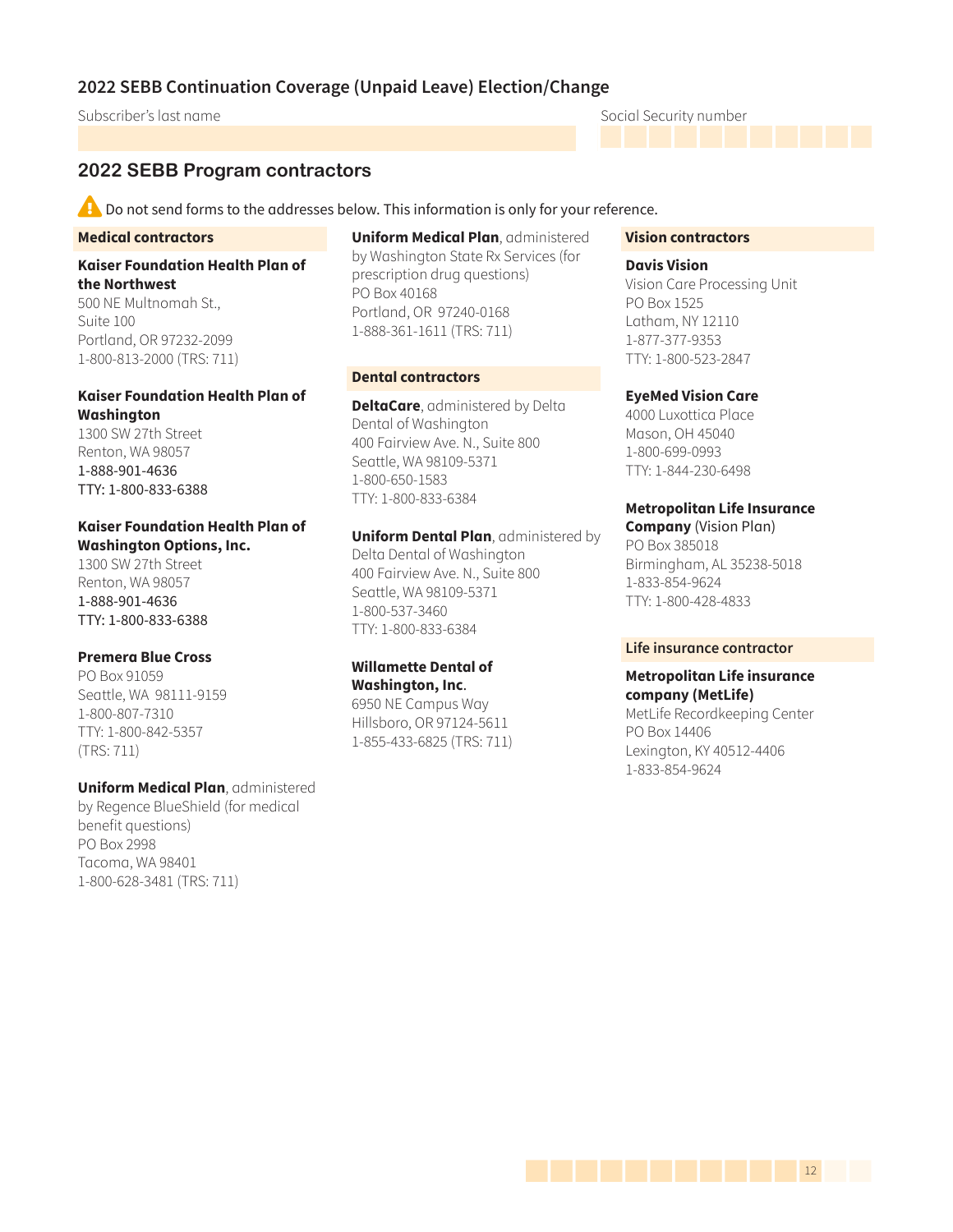### Subscriber's last name Social Security number

<u>1414 | 1414 | 1425 | 1436 | 1336 | 1336 | 1336 | 1336 | 1336 | 1336 | 1336 | 1336 | 1336 | 1336 | 1336 | 1336 </u>



**10 Dependents** 

List eligible dependents you wish to add or remove from coverage. Enrolled children must be eligible under SEBB Program rules. This includes children through the month of their 26th birthday (regardless of marital status, student status, or eligibility for coverage under another plan) and dependent children age 26 or older with a disability.

Dependents cannot be enrolled in two SEBB medical, dental, or vision accounts at the same time.

If enrolling a state-registered domestic partner's child, extended dependent, or other nonqualified tax dependent, also attach a SEBB Declaration of Tax Status to indicate whether they qualify as a dependent for tax purposes under IRC Section 152, as modified by IRC Section 105(b). A health plan change is not allowed when adding a SRDP's child if they are not a tax dependent.

If enrolling an extended dependent, attach a SEBB Extended Dependent Certification, a valid court order showing legal custody or guardianship, and a SEBB Declaration of Tax Status.

If enrolling a child with a disability age 26 or older, submit a SEBB Certification of a Child with a Disability.

| Child                                             |        | A If adding more than two dependents, copy pages 13 - 14 |                                                |                                    |              |  |  |  |
|---------------------------------------------------|--------|----------------------------------------------------------|------------------------------------------------|------------------------------------|--------------|--|--|--|
| Stepchild (not legally adopted)                   |        | and attach to form.                                      |                                                |                                    |              |  |  |  |
| Extended dependent (attach a copy of court order) |        |                                                          |                                                |                                    |              |  |  |  |
| Child with a disability age 26 or older           |        |                                                          |                                                |                                    |              |  |  |  |
| Social Security number                            |        | Date of birth                                            |                                                | Sex assigned at birth <sup>1</sup> |              |  |  |  |
| Last name                                         |        |                                                          | Male<br>Female<br>Gender identity <sup>2</sup> |                                    |              |  |  |  |
|                                                   |        |                                                          |                                                | Male<br>Female                     | $\mathsf{X}$ |  |  |  |
| First name                                        |        |                                                          |                                                | Suffix<br>Middle initial           |              |  |  |  |
| Street address (if different from subscriber)     |        |                                                          |                                                |                                    |              |  |  |  |
| Address line 2                                    |        | City                                                     |                                                |                                    | State        |  |  |  |
|                                                   |        |                                                          |                                                |                                    |              |  |  |  |
| ZIP/Postal code                                   |        | County                                                   |                                                |                                    |              |  |  |  |
| <b>Continue coverage</b> (Select all that apply.) |        |                                                          |                                                |                                    |              |  |  |  |
| Medical                                           | Dental | Vision                                                   |                                                |                                    |              |  |  |  |
| Add coverage (Select all that apply.)             |        |                                                          |                                                |                                    |              |  |  |  |
| Medical                                           | Dental | Vision                                                   |                                                |                                    |              |  |  |  |
| Terminate coverage (Select all that apply.)       |        |                                                          |                                                |                                    |              |  |  |  |
| Medical                                           | Dental | Vision                                                   | Termination date                               |                                    |              |  |  |  |
| If terminating coverage, include reason           |        |                                                          |                                                |                                    |              |  |  |  |

**Relationship to subscriber**

*1* This field is required for health care services.

*2* Gender X means a gender that is not exclusively male or female. This field is optional and will be kept private to the extent allowable by law. To learn more, visit **hca.wa.gov/gender-x**.